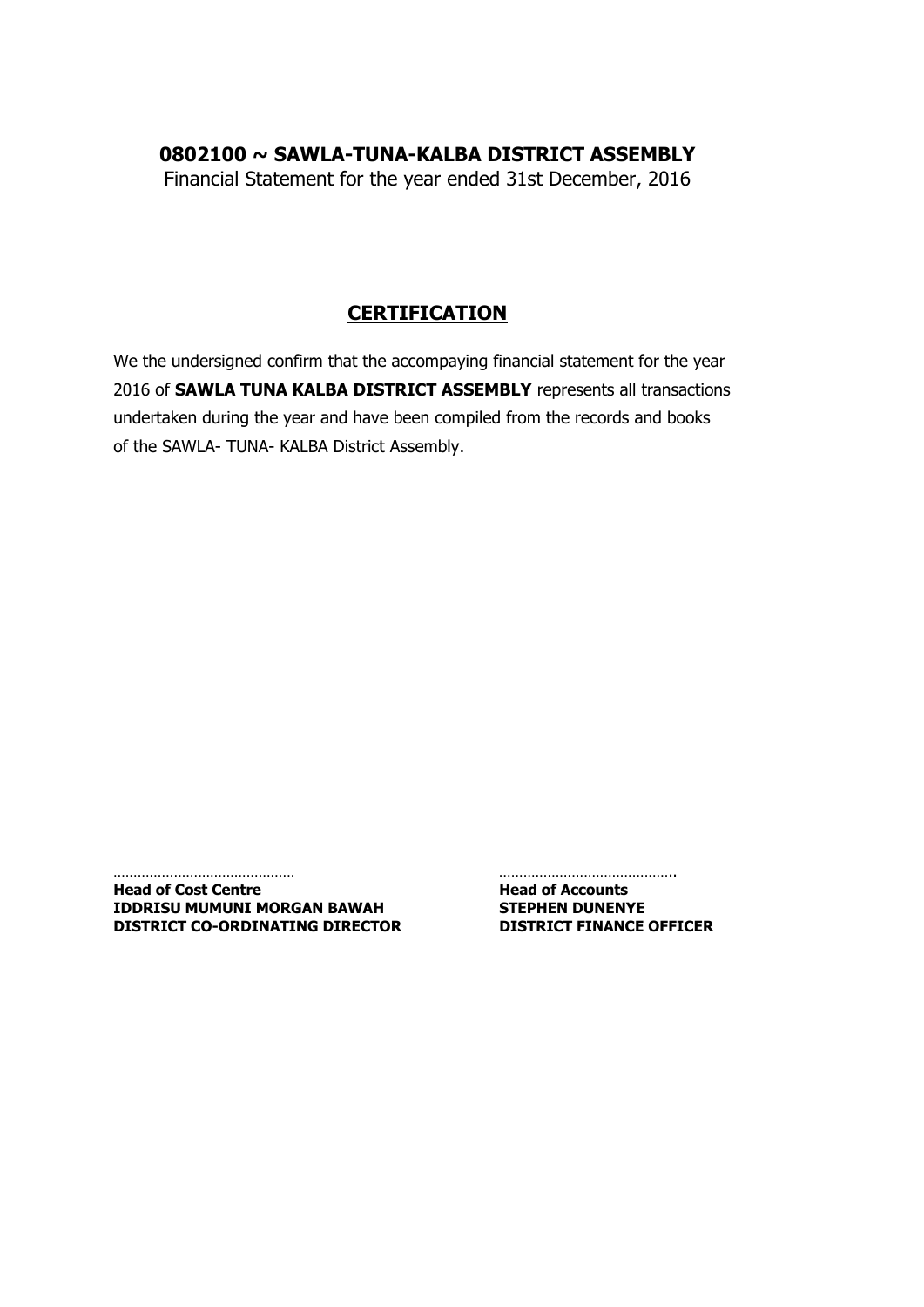### **0802100 ~ SAWLA-TUNA-KALBA DISTRICT ASSEMBLY**

# **STATEMENT OF FINANCIAL POSITION AS AT 31ST DECEMBER 2016**

#### **BROAD BASED ACCOUNT**

|                                                   |              | <b>Current Year</b><br>2016 | Last Year.<br>2015 |
|---------------------------------------------------|--------------|-----------------------------|--------------------|
| <b>ASSETS</b>                                     | <b>Notes</b> | <b>GH¢</b>                  | <b>GH¢</b>         |
| <b>Current Assets</b>                             |              |                             |                    |
| Cash on Hand and at Bank                          | 15           | 95,387.88                   | 836,195.02         |
| Short term investments                            | 16           | 0.00                        | 0.00               |
| Advances                                          | 17           | 0.00                        | 0.00               |
| Recievables                                       | 18           | 0.00                        | 0.00               |
| Inventories                                       | 19           | 0.00                        | 0.00               |
| Prepayments                                       | 20           | 0.00                        | 0.00               |
| Other current assets                              | 21           | 0.00                        | 0.00               |
|                                                   |              | 95,387.88                   | 836,195.02         |
| <b>Non-Current Assets</b>                         |              |                             |                    |
| Investments                                       | 22           | 27,830.00                   | 27,830.00          |
| Other financial assets                            | 23           | 1,320,658.13                | 1,121,335.37       |
| Infrastructure, plant and equipment               | 24           | 489,128.80                  | 384,080.48         |
| Land and Buildings                                | 25           | 1,330,603.77                | 543,766.77         |
| Intangible assets                                 | 26           | 0.00                        | 0.00               |
| Other non-financial assets                        | 27           | 4,115,646.92                | 1,839,493.05       |
|                                                   |              | 7,283,867.62                | 3,916,505.67       |
| <b>Total Assets</b>                               |              | 7,379,255.50                | 4,752,700.69       |
| <b>LESS LIABILITIES</b>                           |              |                             |                    |
| <b>Current liabilities</b>                        |              |                             |                    |
| Payables                                          | 28           | 0.00                        | 0.00               |
| Short-term borrowings                             | 29           | 0.00                        | 0.00               |
| Current portion of long-term borrowings           | 30           | 0.00                        | 0.00               |
| Short-term provisions                             | 31           | 0.00                        | 0.00               |
| Employee benefits                                 | 32           | 0.00                        | 0.00               |
|                                                   |              | 0.00                        | 0.00               |
| <b>Non-Current Liabilities</b>                    |              |                             |                    |
| Payables                                          | 33           | 0.00                        | 0.00               |
| Long-term borrowings                              | 34           | 0.00                        | 0.00               |
| long-term provisions                              | 35           | 0.00                        | 0.00               |
| Employee benefits                                 | 36           | 0.00                        | 0.00               |
|                                                   |              | 0.00                        | 0.00               |
| <b>Total Liabilities</b>                          |              | 0.00                        | 0.00               |
| <b>NET ASSETS (Total Assets Less Total Liab.)</b> |              | 7,379,255.50                | 4,752,700.69       |
| <b>NET ASSETS/EQUITY:</b>                         |              |                             |                    |
| Capital Contributed by other govt/Donors          | 37           | 217,209.59                  | 3,605,718.85       |
| Reserves                                          | 38           | 4,752,700.69                | 2,406,294.38       |
| <b>Accumulated Surplus</b>                        |              | 2,409,345.22                | $-1,259,312.54$    |
| TOTAL NET ASSETS/EQUITY                           |              | 7,379,255.50                | 4,752,700.69       |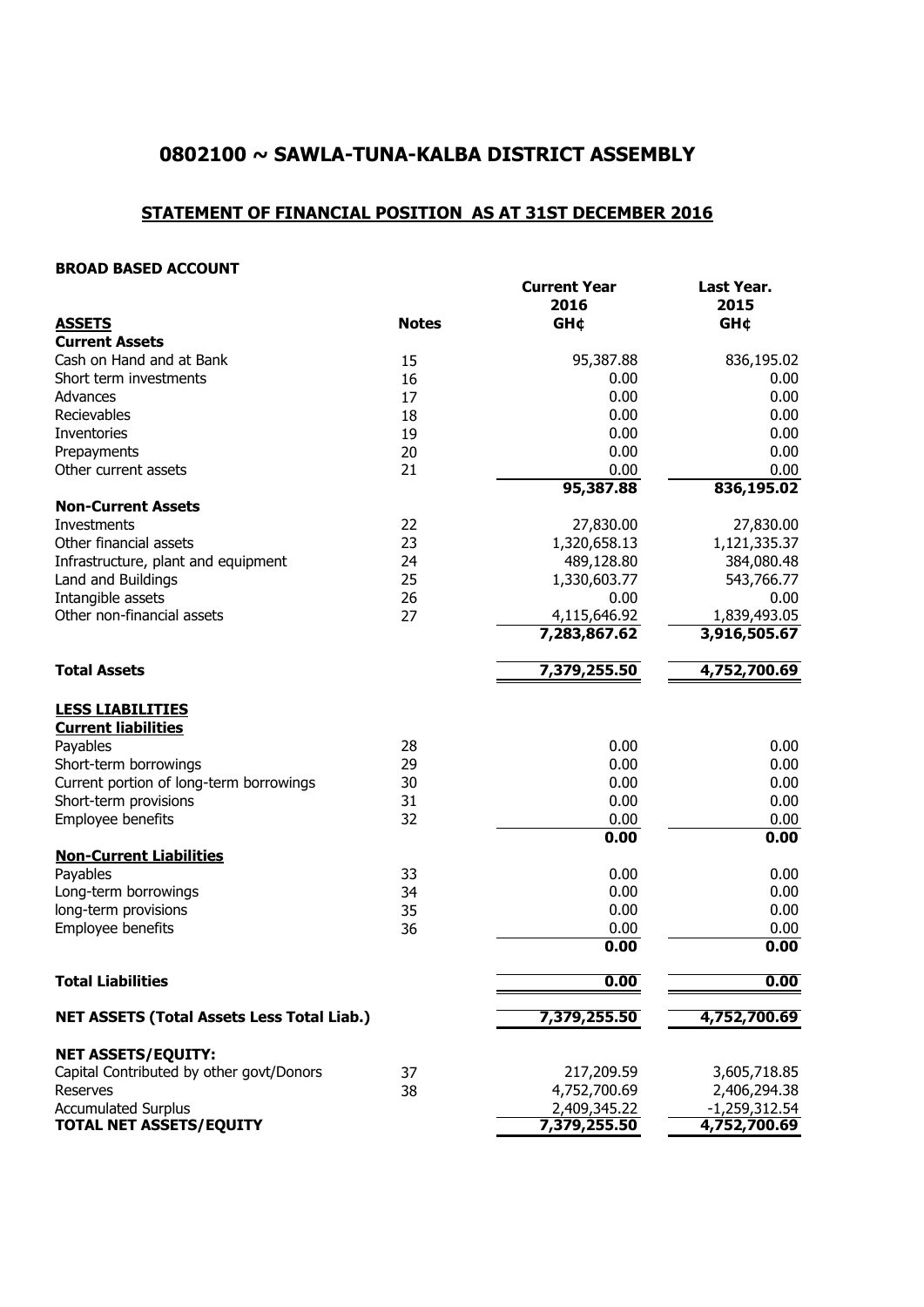| STATEMENT OF REVENUE AND EXPENDITURE FOR THE YEAR ENDED 31ST DECEMBER, 2016 |             |                     |                  |
|-----------------------------------------------------------------------------|-------------|---------------------|------------------|
|                                                                             | <b>Note</b> | <b>Current Year</b> | <b>Last Year</b> |
|                                                                             |             | 2016                | 2015             |
|                                                                             |             | <b>GH¢</b>          | <b>GH¢</b>       |
| <b>Revenue</b>                                                              |             |                     |                  |
| Rates                                                                       | 2a          | 5,592.00            | 1,040.00         |
| Land and Concessions                                                        | 2bi         | 14,200.00           | 34,385.70        |
| Fees and Fines                                                              | 2biv, v     | 32,239.00           | 100,079.42       |
| Licenses                                                                    | 2biii       | 70,866.00           | 241.20           |
| Rent                                                                        | 2bii        | 132,616.15          | 44,027.10        |
| <b>GOG Salaries</b>                                                         | 3a          | 799,413.36          | 707,236.00       |
| Grants                                                                      | 5ii         | 3,689,970.34        | 0.00             |
| <b>Miscellaneous</b>                                                        | 2bvi        | 169,578.00          | 16,632.63        |
| <b>Total Revenue</b>                                                        |             | 4,914,474.85        | 903,642.05       |
| <b>Expenses</b>                                                             |             |                     |                  |
| Compensation of employees(GOG Expenses)                                     | 6a          | 799,413.36          | 707,236.00       |
| Compensation of employees(IGF Expenses)                                     | 8a          | 83,544.72           | 37,540.20        |
| Goods and Services                                                          | 13          | 1,622,171.55        | 1,418,168.39     |
| Comnsumption of Fixed Capital                                               | 0           | 0.00                | 0.00             |
| Social Benefits                                                             | 0           | 0.00                | 0.00             |
| <b>Total Expenditure</b>                                                    |             | 2,505,129.63        | 2,162,944.59     |
| Surplus/(Deficit) for the period                                            |             | 2,409,345.22        | -1,259,302.54    |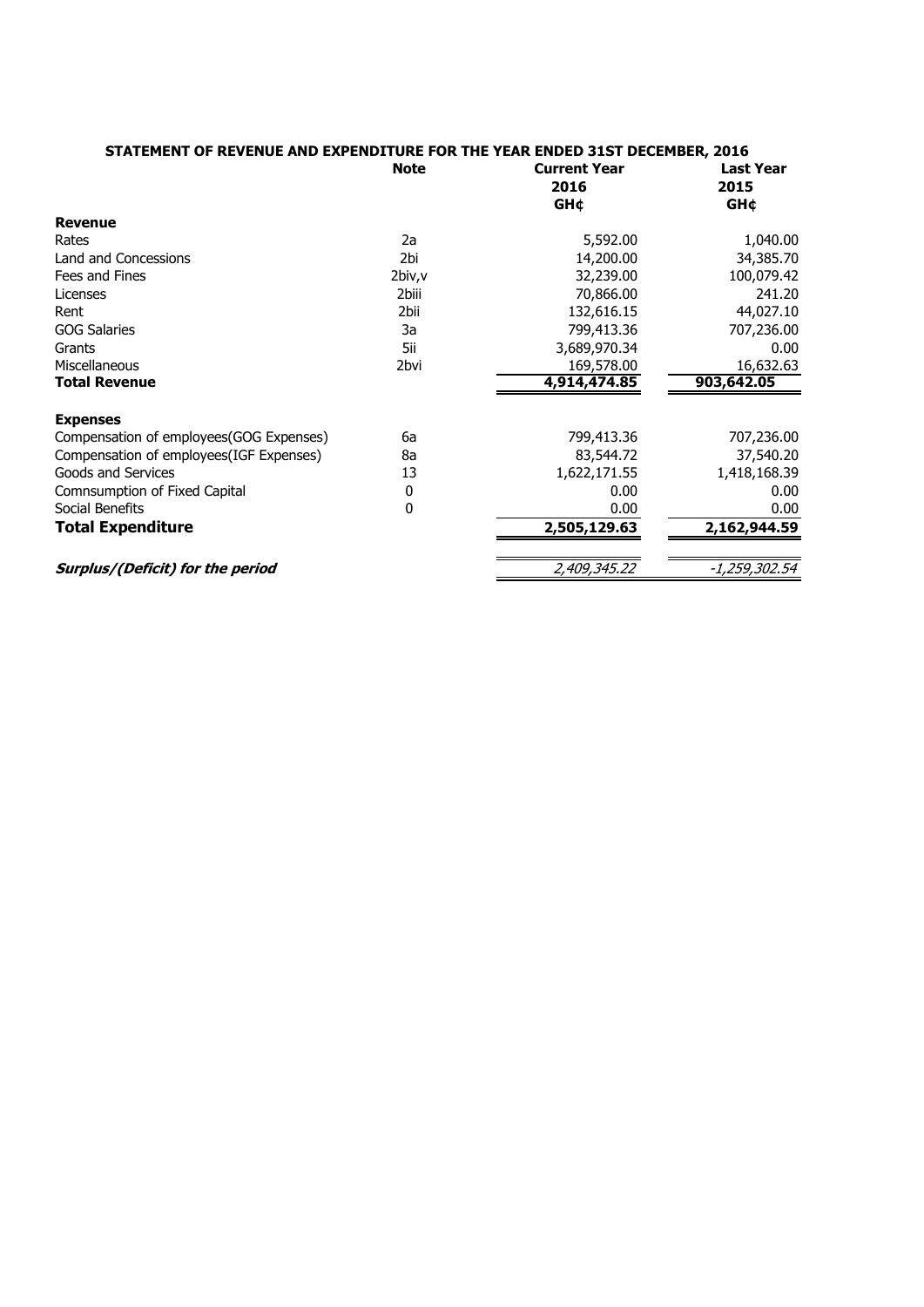### **CASH FLOW STATEMENT FOR THE YEAR ENDED 31ST DECEMBER 2016**

|                                                         |                   | <b>ACTUAL</b><br><b>CURRENT YEAR</b><br>2016<br><b>GH¢</b> | <b>ACTUAL</b><br><b>LAST YEAR</b><br>2015<br><b>GH¢</b> |
|---------------------------------------------------------|-------------------|------------------------------------------------------------|---------------------------------------------------------|
| <b>Cash Flows from Operating Activities</b>             |                   |                                                            |                                                         |
| <b>Cash receipts from operating activities</b><br>Rates | <b>Note</b><br>2a | 5,592.00                                                   | 1,040.00                                                |
| Grants                                                  | 5                 | 4,489,383.70                                               | 4,507,284.44                                            |
| Fees, Charges and Fines                                 | 2bi               | 201,817.00                                                 | 116,712.05                                              |
| Licenses, Rent & Investment Income                      | 2bii, iii         | 217,682.15                                                 | 78,654.00                                               |
|                                                         |                   | 4,914,474.85                                               | 4,703,690.49                                            |
| <b>Cash payments from operating activities</b>          |                   |                                                            |                                                         |
| Compensation of employees                               | $6a-8a$           | 894,958.08                                                 | 754,076.20                                              |
| Supplies and consumables used                           | 13                | 1,622,171.55                                               | 1,418,168.39                                            |
|                                                         |                   | 2,517,129.63                                               | 2,172,244.59                                            |
| <b>Net cashflow from Operting Acivities</b>             |                   | 2,397,345.22                                               | 2,531,445.90                                            |
| <b>CASH FLOW FROM INVESTING ACTIVITIES</b>              |                   |                                                            |                                                         |
| Purchase of plant and equipments                        |                   | 3,140,390.70                                               | 2,189,212.21                                            |
| Proceeds from sales of investments                      |                   | 0.00                                                       | 0.00                                                    |
|                                                         |                   | 3,140,390.70                                               | 2,189,212.21                                            |
| <b>Net Cashflow from Investing Activites</b>            |                   | 3,140,390.70                                               | 2,189,212.21                                            |
| <b>CASH FLOW FROM FINANCING ACTIVITIES</b>              |                   |                                                            |                                                         |
| Proceeds from borrowings                                |                   | 0.00                                                       | 0.00                                                    |
| Repayment of borrowings                                 |                   | 0.00                                                       | 0.00                                                    |
|                                                         |                   | 0.00                                                       | 0.00                                                    |
| <b>Net Cashflow from Financing Activites</b>            |                   | 0.00                                                       | 0.00                                                    |
| <b>Total Cash Outflow</b>                               |                   | 0.00                                                       | 0.00                                                    |
| Net Increase/Decrease in Cash and cash equivalent       |                   | $-743,045.48$                                              | 342,233.69                                              |
| Cash and cash balances at the beginning of period       |                   | 838,433.36                                                 | 496,199.67                                              |
| Cash and cash balances at the end of period             |                   | 95,387.88                                                  | 838,433.36                                              |
|                                                         |                   |                                                            |                                                         |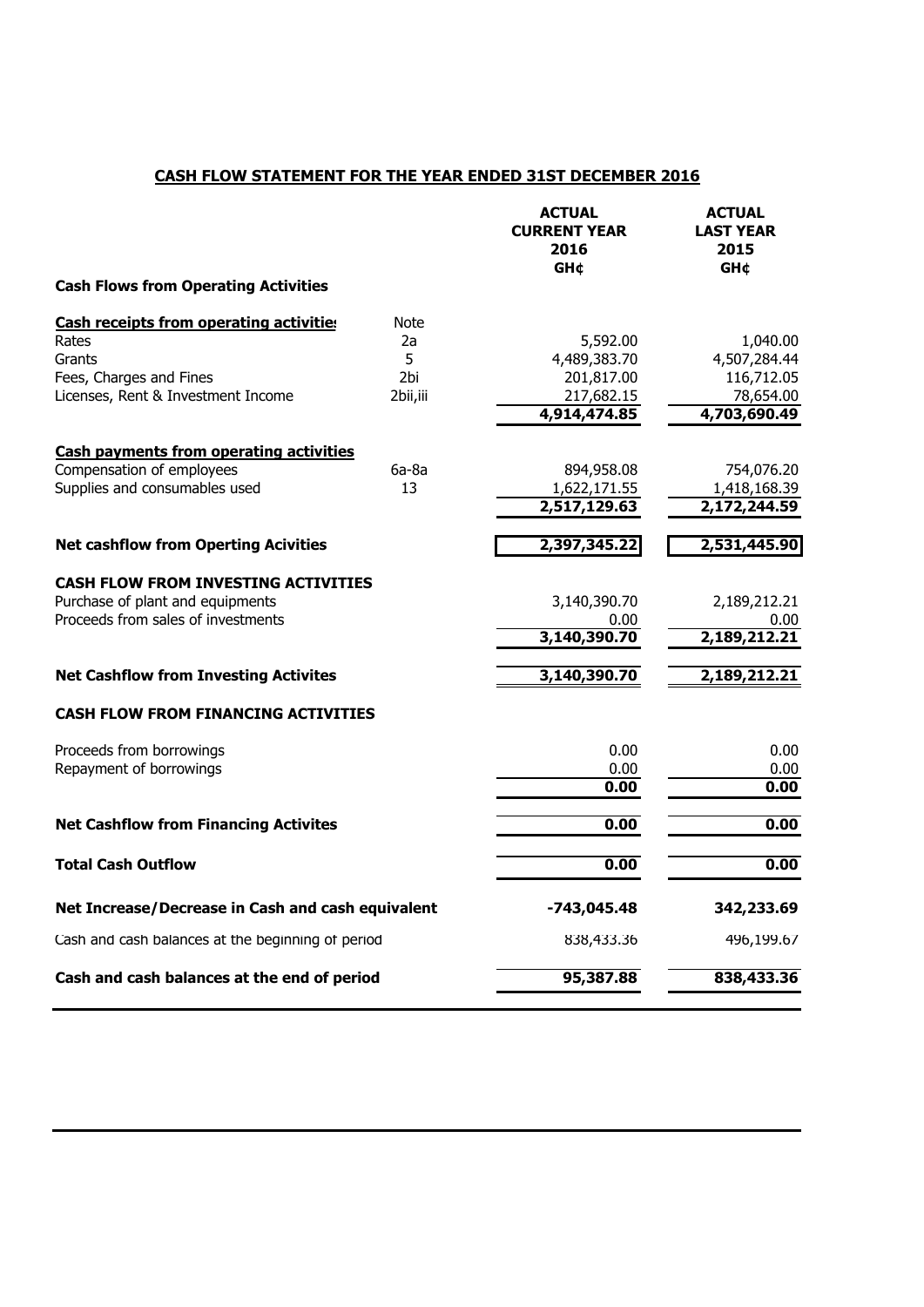#### **NOTES TO THE FINANCIAL STATEMENTS FOR THE YEAR ENDED:-31st DECEMBER, 2016**

1. Accounting Policies of SAWLA TUNA KALBA District Assembly

a. Basis of Accounts

- \* The Financial Statements are prepared on a modified cash basis:
- \* SAWLA TUNA KALBA District Assembly collects revenue in the period in which they are received.
- \* Expenditure is recognized when goods and services are received and paid for.
- \* Fixed Assets are capitallised and no depreciation calculated for the year because of the absence of depreciation p
- \* Loans & investments are recorded on historic cost basis without any provision for diminution of value.

| <b>GH¢</b>   | <b>GH¢</b>                                                                                                                                                                                                                                | <b>GH¢</b>                                                                                                                                                                                                                  |
|--------------|-------------------------------------------------------------------------------------------------------------------------------------------------------------------------------------------------------------------------------------------|-----------------------------------------------------------------------------------------------------------------------------------------------------------------------------------------------------------------------------|
|              |                                                                                                                                                                                                                                           |                                                                                                                                                                                                                             |
| 2,000.00     | 5,592.00                                                                                                                                                                                                                                  | 1,040.00                                                                                                                                                                                                                    |
| 2,000.00     | 5,592.00                                                                                                                                                                                                                                  | 1,040.00                                                                                                                                                                                                                    |
|              |                                                                                                                                                                                                                                           |                                                                                                                                                                                                                             |
| 36,712.36    | 14,200.00                                                                                                                                                                                                                                 | 34,385.70                                                                                                                                                                                                                   |
| 63,924.47    | 132,616.15                                                                                                                                                                                                                                | 44,027.10                                                                                                                                                                                                                   |
| 35,684.00    | 70,866.00                                                                                                                                                                                                                                 | 241.20                                                                                                                                                                                                                      |
|              |                                                                                                                                                                                                                                           | 46,045.52                                                                                                                                                                                                                   |
|              |                                                                                                                                                                                                                                           | 54,033.90                                                                                                                                                                                                                   |
|              |                                                                                                                                                                                                                                           | 16,632.63                                                                                                                                                                                                                   |
|              |                                                                                                                                                                                                                                           | 195,366.05                                                                                                                                                                                                                  |
|              |                                                                                                                                                                                                                                           | 196,406.05                                                                                                                                                                                                                  |
|              |                                                                                                                                                                                                                                           |                                                                                                                                                                                                                             |
|              |                                                                                                                                                                                                                                           |                                                                                                                                                                                                                             |
|              |                                                                                                                                                                                                                                           | 707,236.00                                                                                                                                                                                                                  |
|              |                                                                                                                                                                                                                                           | 707,236.00                                                                                                                                                                                                                  |
|              |                                                                                                                                                                                                                                           |                                                                                                                                                                                                                             |
|              |                                                                                                                                                                                                                                           | 0.00                                                                                                                                                                                                                        |
|              |                                                                                                                                                                                                                                           | 718,094.67                                                                                                                                                                                                                  |
|              |                                                                                                                                                                                                                                           | 718,094.67                                                                                                                                                                                                                  |
|              |                                                                                                                                                                                                                                           |                                                                                                                                                                                                                             |
| 1,785,296.19 | 527,196.92                                                                                                                                                                                                                                | 777,294.31                                                                                                                                                                                                                  |
|              |                                                                                                                                                                                                                                           | 777,294.31                                                                                                                                                                                                                  |
|              |                                                                                                                                                                                                                                           |                                                                                                                                                                                                                             |
| 3,235,699.00 | 2,081,024.45                                                                                                                                                                                                                              | 2,127,270.02                                                                                                                                                                                                                |
|              |                                                                                                                                                                                                                                           | 118,199.34                                                                                                                                                                                                                  |
|              |                                                                                                                                                                                                                                           | 42,693.65                                                                                                                                                                                                                   |
|              |                                                                                                                                                                                                                                           | 2,288,163.01                                                                                                                                                                                                                |
|              |                                                                                                                                                                                                                                           |                                                                                                                                                                                                                             |
| 0.00         | 0.00                                                                                                                                                                                                                                      | 0.00                                                                                                                                                                                                                        |
|              |                                                                                                                                                                                                                                           | 12.25                                                                                                                                                                                                                       |
| 632,096.45   | 5,437.00                                                                                                                                                                                                                                  | 16,484.20                                                                                                                                                                                                                   |
|              |                                                                                                                                                                                                                                           | 16,496.45                                                                                                                                                                                                                   |
|              |                                                                                                                                                                                                                                           | 4,703,690.49                                                                                                                                                                                                                |
|              | 45,482.00<br>0.00<br>150,000.00<br>331,802.83<br>333,802.83<br>966,386.30<br>966,386.30<br>51,413.00<br>1,946,874.20<br>1,998,287.20<br>1,785,296.19<br>764,154.26<br>80,000.00<br>4,079,853.26<br>5,000.00<br>637,096.45<br>9,800,722.23 | 32,239.00<br>0.00<br>169,578.00<br>419,499.15<br>425,091.15<br>799,413.36<br>799,413.36<br>0.00<br>949,815.00<br>949,815.00<br>527,196.92<br>47,613.62<br>77,560.00<br>2,206,198.07<br>1,323.35<br>6,760.35<br>4,914,474.85 |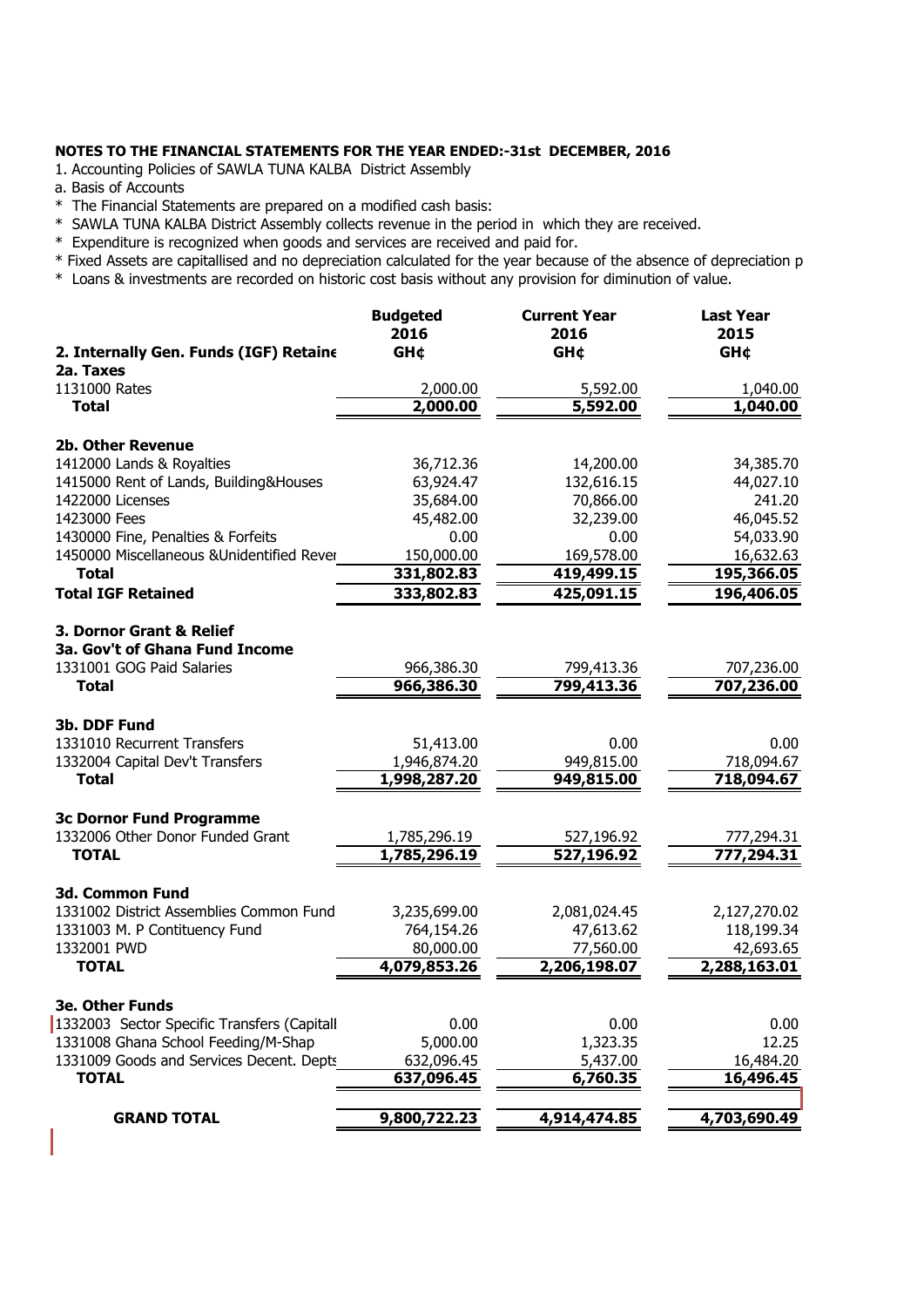|                                  | <b>SUMMARY OF REVENUE ITEMS</b> |              |              |
|----------------------------------|---------------------------------|--------------|--------------|
| 4                                | Bughet 2016 GHC                 | 2016GHC      | 2015GHC      |
| <b>IGF Retained</b>              |                                 |              |              |
| ii Taxes                         | 2,000.00                        | 5,592.00     | 1,040.00     |
|                                  | 331,802.83                      | 419,499.15   | 195,366.05   |
| <b>Sub Total</b>                 | 333,802.83                      | 425,091.15   | 196,406.05   |
| 5                                |                                 |              |              |
| <b>Dornor Grant &amp; Relief</b> |                                 |              |              |
| ii GOG Salaris                   | 966,386.30                      | 799,413.36   | 707,236.00   |
| Grant                            | 8,500,533.10                    | 3,689,970.34 | 3,800,048.44 |
| <b>Sub Total</b>                 | 9,466,919.40                    | 4,489,383.70 | 4,507,284.44 |
| <b>TOTAL</b>                     |                                 |              |              |
|                                  | 9,800,722.23                    | 4,914,474.85 | 4,703,690.49 |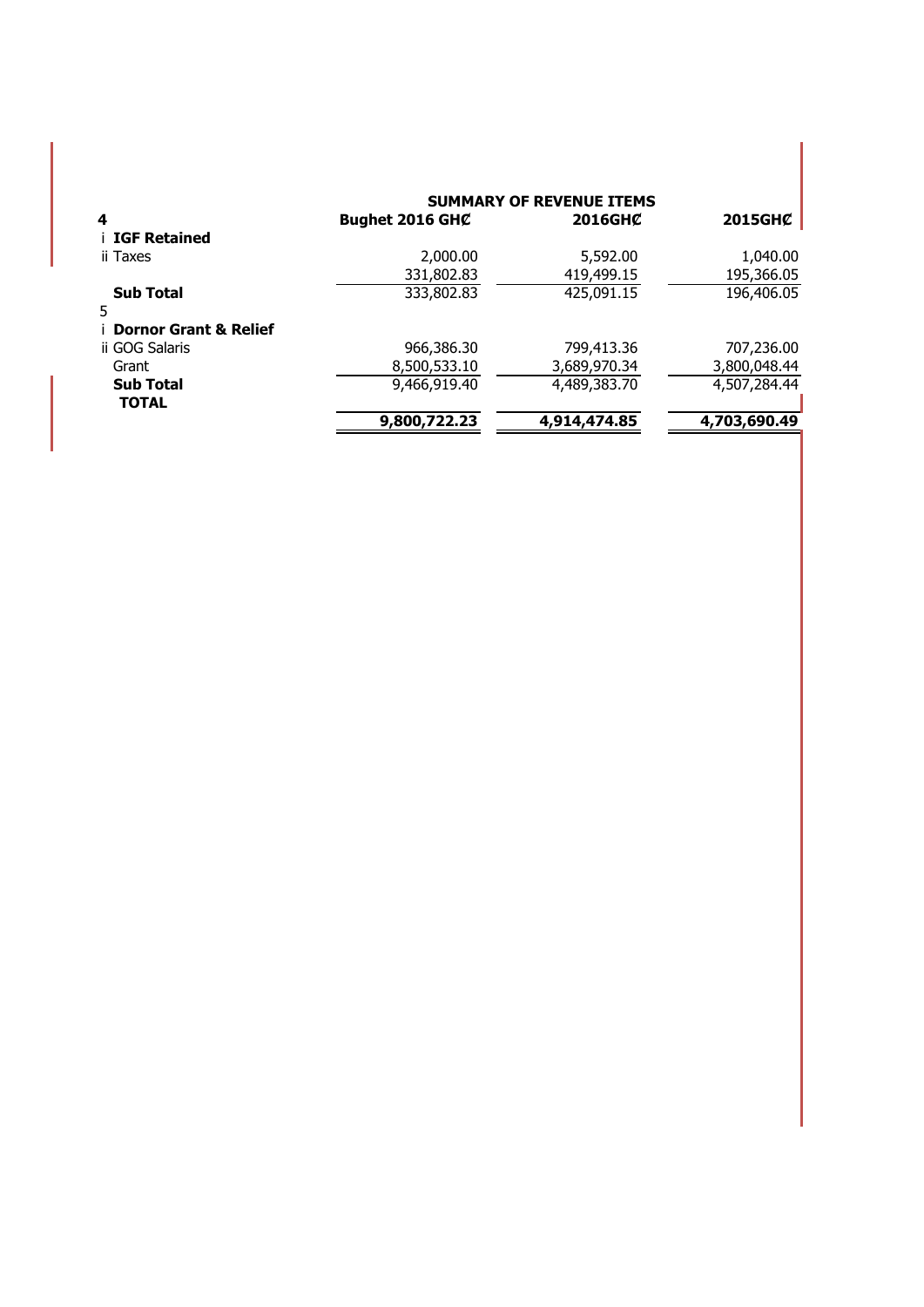| <b>6. GOG FUND-EXPENDITURE</b>                            | <b>Budgeted 2016</b><br><b>GH¢</b> | <b>Actuals 2016</b><br><b>GH¢</b> | <b>Actuals 2015</b><br><b>GH¢</b> |
|-----------------------------------------------------------|------------------------------------|-----------------------------------|-----------------------------------|
| i GOG Salaries & Other Dept.                              |                                    |                                   |                                   |
| a. 2100000 Compensation of Employees                      |                                    |                                   |                                   |
| 2111000 Established Post                                  | 966,386.30                         | 799,413.36                        | 707,236.00                        |
| <b>Sub Total</b>                                          | 966,386.30                         | 799,413.36                        | 707,236.00                        |
| b. 2200000 Goods & Services                               |                                    |                                   |                                   |
| 2210100 Materials & Office Consumaables                   | 1,000.00                           | 0.00                              | 0.00                              |
| <b>Sub Total</b>                                          | 1,000.00                           | 0.00                              | 0.00                              |
| ci Non Financial Assets                                   |                                    |                                   |                                   |
| 3112250 WIP-Other Machinery & Equipmen                    | 1,000.00                           | 0.00                              | 0.00                              |
| <b>Sub Total</b>                                          | 1,000.00                           | 0.00                              | 0.00                              |
| <b>TOTAL GOG Expenses</b>                                 | 968,386.30                         | 799,413.36                        | 707,236.00                        |
|                                                           |                                    |                                   |                                   |
| 7. DDF Expendeitures<br>b. 2200000 Goods & Services       |                                    |                                   |                                   |
| 2210100 Materials & Office Consumaables                   | 5,000.00                           | 0.00                              | 4,960.00                          |
| 2210700 Training, Seminar & Confer. Cost                  | 45,700.00                          | 45,700.00                         | 11,000.00                         |
| 2210600 Repairs & Maintenance                             | 15,000.00                          | 13,373.00                         | 0.00                              |
| <b>Sub Total</b>                                          | 65,700.00                          | 59,073.00                         | 15,960.00                         |
|                                                           |                                    |                                   |                                   |
| ci Non Financial Assets                                   |                                    |                                   |                                   |
| 3111200 Non Residential Building                          | 450,000.00                         | 392,555.17                        | 140,029.59                        |
| 31113000 Other Structures<br>3113100 Infrastructure Asset | 350,000.00                         | 303,169.67                        | 0.00                              |
| <b>Sub Total</b>                                          | 150,000.00<br>800,000.00           | 117,543.00<br>813,267.84          | 0.00<br>140,029.59                |
|                                                           |                                    |                                   |                                   |
| cii Work-In-Progress                                      |                                    |                                   |                                   |
| 3111250 WIP-Non Residential Building                      | 50,000.00                          | 40,889.54                         | 0.00                              |
| 3111350 WIP-Other Structures                              | 250,000.00                         | 227,640.61                        | 0.00                              |
| 3223153 WIP-Infrastructure Asset                          | 150,000.00                         | 113,243.53                        | 0.00                              |
| <b>Sub Total</b>                                          | 50,000.00                          | 381,773.68                        | 0.00                              |
| <b>TOTAL DDF Expenses</b>                                 | 915,700.00                         | 1,254,114.52                      | 155,989.59                        |
| 8. Internally Gen. Fund (IGF) Expenditure                 |                                    |                                   |                                   |
| a. 2100000 Compensation of Employees                      |                                    |                                   |                                   |
| 2111100 Non-Established Post                              | 25,000.00                          | 22,100.00                         | 23,485.00                         |
| 2111200 Other Allowances                                  | 15,000.00                          | 14,444.72                         | 14,055.20                         |
| 2121300 National Pension Contribution                     | 50,000.00                          | 47,000.00                         | 0.00                              |
| <b>Sub Total</b>                                          | 40,000.00                          | 83,544.72                         | 37,540.20                         |
| <b>b. Goods &amp; Services</b>                            |                                    |                                   |                                   |
| 2210100 Materials & Office Consumaables                   | 40,000.00                          | 31,684.14                         | 14,074.86                         |
| 2210200 Utilities                                         | 20,000.00                          | 16,098.02                         | 9,732.00                          |
| 2210300 General Cleaning                                  | 0.00                               | 0.00                              | 0.00                              |
| 2210400 Rentals                                           | 8,000.00                           | 6,454.50                          | 1,503.74                          |
| 2210500 Travel & Transport                                | 125,000.00                         | 109,045.23                        | 82,101.86                         |
| 2210600 Repairs & Maintenance                             | 30,000.00                          | 26,821.74                         | 15,813.25                         |
| 2210700 Training, Seminar & Confer. Cost                  | 30,000.00                          | 27,432.92                         | 15,710.43                         |
| 2210800 Consultancy Expenses                              | 0.00                               | 0.00                              | 0.00                              |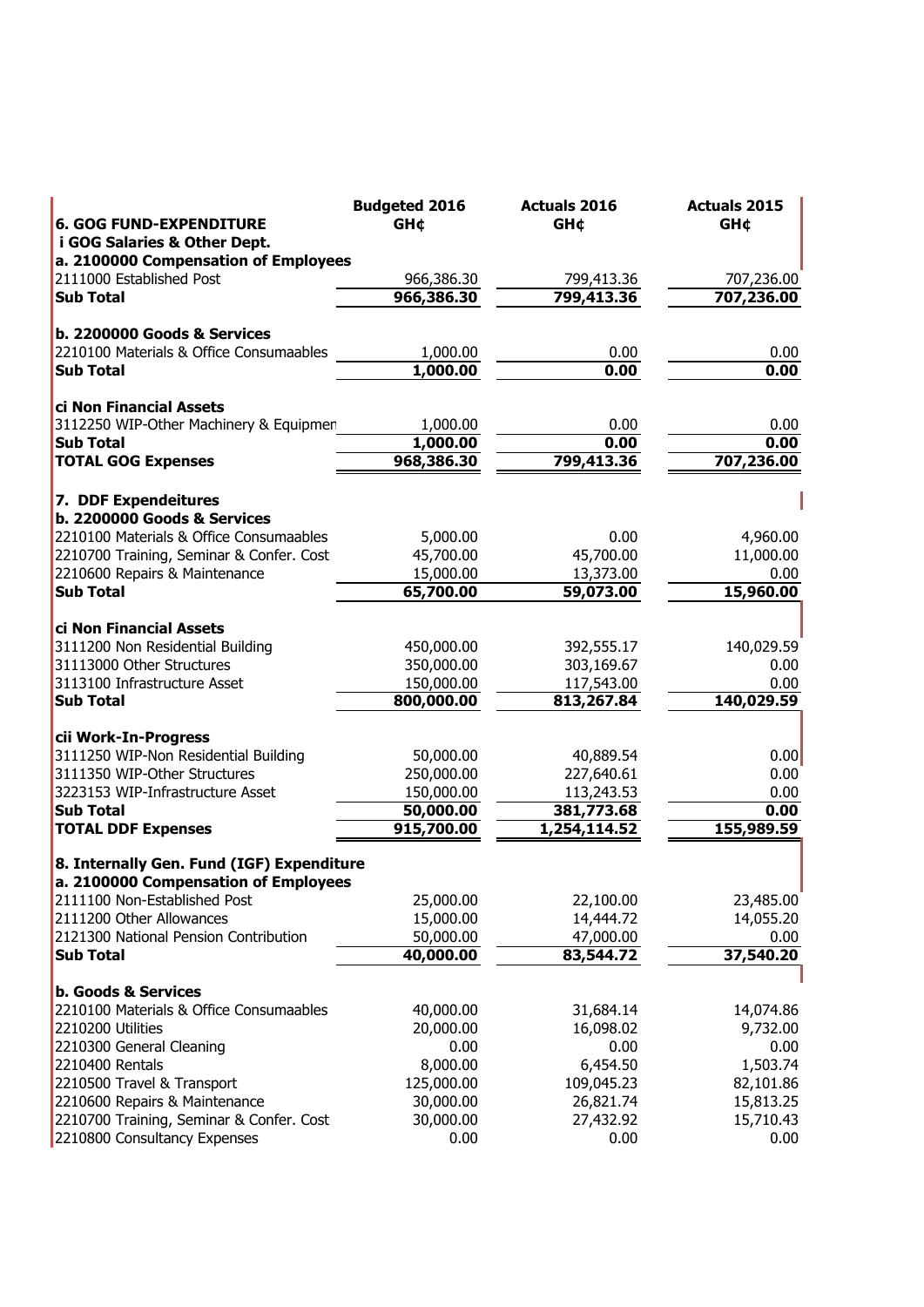| 2210900 Special Services                                                  | 18,000.00                | 17,658.50                | 20,897.25                |
|---------------------------------------------------------------------------|--------------------------|--------------------------|--------------------------|
| 2211100 Other Charges & Fees                                              | 2,000.00                 | 1,932.35                 | 3,633.18                 |
| 2212200 Emergency Services                                                | 15,000.00                | 11,809.34                | 0.00                     |
| 2731100 Employer Social Benefits in Cash                                  | 0.00                     | 0.00                     | 0.00                     |
| 2821100 General Expenses                                                  | 55,000.00                | 51,387.00                | 7,189.59                 |
| <b>Sub Total</b>                                                          | 343,000.00               | 300,323.74               | 170,656.16               |
| c. Non Financial Asset                                                    |                          |                          |                          |
| 3112200 Other Machinery & Equipment                                       | 40,000.00                | 36,280.00                | 0.00                     |
| <b>Sub Total</b>                                                          | 40,000.00                | 36,280.00                | 0.00                     |
|                                                                           |                          |                          |                          |
| cii Work-In-Progress<br>3111150 WIP-Dwellings                             |                          | 0.00                     | 0.00                     |
| <b>Sub Total</b>                                                          | 1,000.00<br>1,000.00     | 0.00                     | 0.00                     |
| <b>Totol Internally Gen. Fund Expenditur</b>                              | 424,000.00               | 420,148.46               | 208,196.36               |
|                                                                           |                          |                          |                          |
| 9. DONOR FUNDS - PROGRAMMME                                               |                          |                          |                          |
| <b>b. Goods &amp; Services</b><br>2210100 Materials & Office Consumaables | 2,500.00                 | 2,439.00                 | 252,527.42               |
| 2210500 Travel & Transport                                                | 2,500.00                 | 2,260.00                 | 490.00                   |
| 2210600 Repairs & Maintenance                                             | 0.00                     | 0.00                     | 1,060.00                 |
| 2210700 Training, Seminar & Confer. Cost                                  | 10,000.00                | 7,782.60                 | 15,161.97                |
| 2210800 Consultancy Expenses                                              | 0.00                     | 0.00                     | 14,615.00                |
| 2210900 Special Services                                                  | 3,000.00                 | 2,665.00                 | 48,632.30                |
| 2211100 Other Charges & Fees                                              | 3,000.00                 | 2,838.05                 | 1,024.41                 |
| 2212200 Emergency Services                                                | 6,000.00                 | 5,094.00                 | 0.00                     |
| 2821100 General Expenses                                                  | 3,000.00                 | 0.00                     | 14,019.29                |
| <b>Sub-Total</b>                                                          | 30,000.00                | 23,078.65                | 347,530.39               |
|                                                                           |                          |                          |                          |
| c. Non Financial Asset                                                    | 0.00                     |                          |                          |
| 3111200 Non Residential Building                                          |                          | 0.00                     | 167,367.41               |
| 3111300 Other Structures                                                  | 350,000.00               | 235,958.70               | 552,518.33               |
| 3112200 Other Machinery & Equipment<br>3113100 Infrastructure Asset       | 0.00                     | 0.00                     | 1,850.63                 |
| <b>Sub-Total</b>                                                          | 200,000.00<br>550,000.00 | 182,283.13<br>418,241.83 | 104,411.12<br>826,147.49 |
|                                                                           |                          |                          |                          |
| cii Work-In-Progress                                                      |                          |                          |                          |
| 3111150 WIP-Dwellings                                                     | 5,000.00                 | 0.00                     | 4,845.38                 |
| 3111250 WIP-Non Residential Building                                      | 5,000.00                 | 0.00                     | 47,787.48                |
| 3111350 WIP-Other Structures                                              | 50,000.00                | 46,950.00                | 147,710.60               |
| 3112250 WIP-Other Machinery & Equipmen                                    | 0.00                     | 0.00                     | 0.00                     |
| 3223153 WIP-Infrastructure Asset                                          | 100,000.00               | 96,348.63                |                          |
| <b>Sub-Total</b>                                                          | 160,000.00               | 143,298.63               | 200,343.46               |
| <b>Total Donor Fund - Programme</b>                                       | 740,000.00               | 584,619.11               | 1,374,021.34             |
| 10i. District Assemblies Common Fund                                      |                          |                          |                          |
| a. 2100000 Compensation of Employees                                      |                          |                          |                          |
| 2111100 Non-Established Post                                              | 15,000.00                | 12,000.00                | 0.00                     |
| 2111200 Other Allowances                                                  | 5,000.00                 | 0.00                     | 9,300.00                 |
| <b>Sub Total</b>                                                          | 20,000.00                | 12,000.00                | 9,300.00                 |
| <b>b. Goods &amp; Services</b>                                            |                          |                          |                          |
| 2210100 Materials & Office Consumaables                                   | 150,000.00               | 146,046.94               | 43,005.12                |
| 2210200 Utilities                                                         | 2,000.00                 | 0.00                     | 0.00                     |
| 2210300 General Cleaning                                                  | 15,000.00                | 10,983.00                | 0.00                     |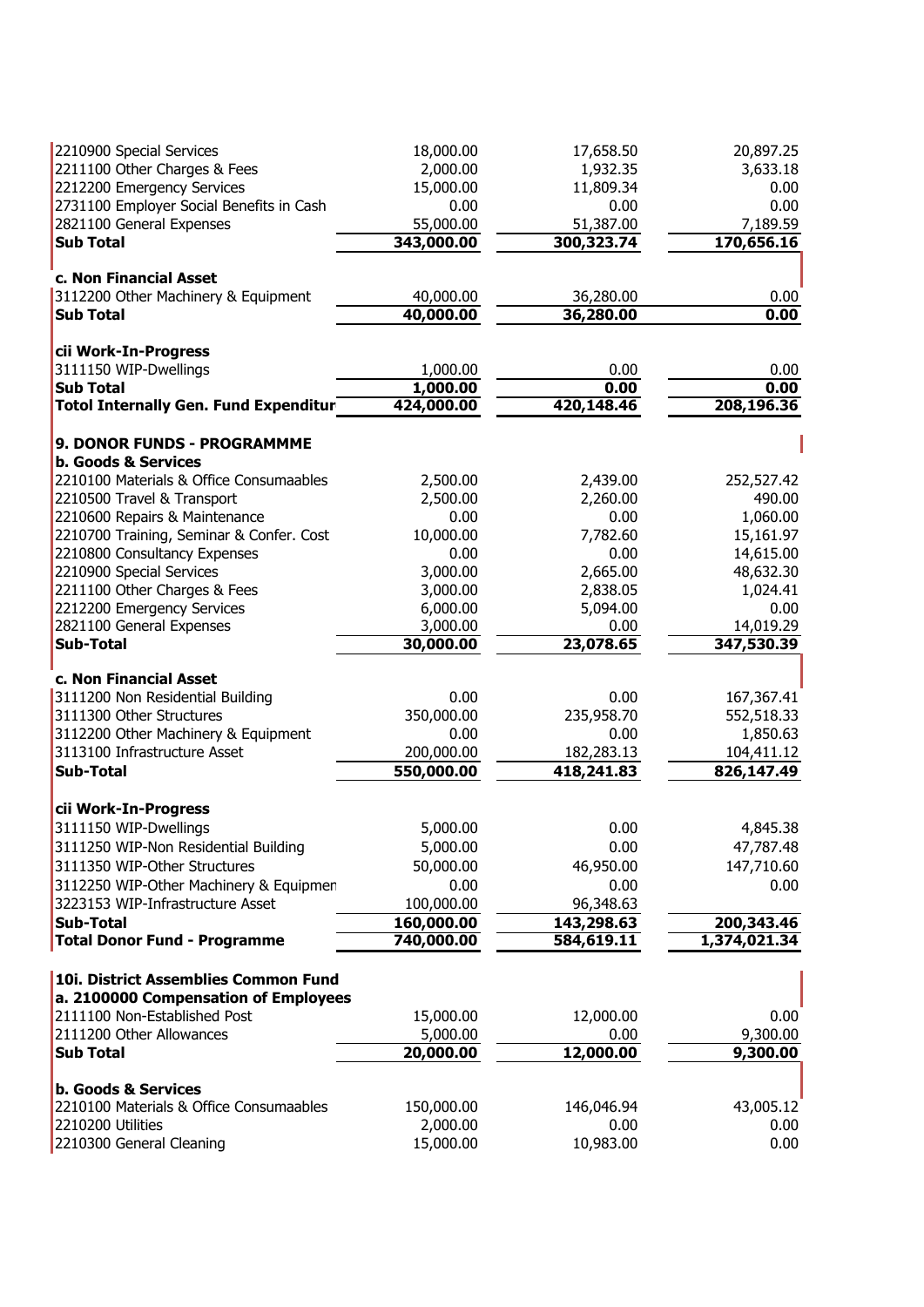| 2210400 Rentals                                            | 5,000.00                | 0.00                    | 0.00                   |
|------------------------------------------------------------|-------------------------|-------------------------|------------------------|
| 2210500 Travel & Transport                                 | 90,000.00               | 87,959.20               | 50,938.92              |
| 2210600 Repairs & Maintenance                              | 35,000.00               | 31,604.13               | 48,550.43              |
| 2210700 Training, Seminar & Confer. Cost                   | 200,000.00              | 178,350.00              | 130,023.39             |
| 2210800 Consultancy Expenses                               | 0.00                    | 0.00                    | 0.00                   |
| 2210900 Special Services                                   | 90,000.00               | 88,258.45               | 104,311.19             |
| 2211100 Other Charges & Fees                               | 5,000.00                | 3,142.66                | 2,350.31               |
| 2212200 Emergency Services                                 | 35,000.00               | 22,740.00               | 8,773.28               |
| 2821100 General Expenses                                   | 600,000.00              | 527,774.03              | 268,640.95             |
| <b>Sub-Total</b>                                           | 1,227,000.00            | 1,096,858.41            | 656,593.59             |
| c. Non Financial Asset                                     |                         |                         |                        |
| 3111000 Dwellings                                          | 0.00                    | 0.00                    | 36,175.00              |
| 3111200 Non Residential Building                           | 450,000.00              | 376,687.22              | 106,138.74             |
| 31113000 Other Structures                                  | 300,000.00              | 264,848.72              | 370,734.74             |
| 3112100 Transport Equipment                                | 60,000.00               | 52,668.00               | 29,971.70              |
| 3112200 Other Machinery & Equipment                        | 50,000.00               | 47,788.64               | 184,646.25             |
| 3113100 Infrastructure Asset                               | 100,000.00              | 79,984.03               | 0.00                   |
| <b>Sub-Total</b>                                           | 960,000.00              | 821,976.61              | 727,666.43             |
|                                                            |                         |                         |                        |
| cii. Work-In-Progress                                      |                         |                         |                        |
| 3111150 WIP-Dwellings                                      | 0.00                    | 0.00                    | 5,021.70               |
| 3111250 WIP-Non Residential Building                       | 350,000.00              | 266,238.65              | 176,431.06             |
| 3111350 WIP-Other Structures                               | 200,000.00              | 169,422.43              | 20,400.00              |
| 3112250 WIP-Other Machinery & Equipmen                     | 15,000.00               | 13,500.00               | 74,362.73              |
| 3223153 WIP-Infrastructure Asset<br><b>Sub-Total</b>       | 55,000.00<br>620,000.00 | 44,641.03<br>493,802.11 | 0.00<br>276,215.49     |
| <b>TOTAL</b>                                               | 2,827,000.00            | 2,424,637.13            | 1,669,775.51           |
| <b>MP'S COMMON FUND</b>                                    |                         |                         |                        |
| <b>b. Goods &amp; Services</b>                             |                         |                         |                        |
| 2210100 Materials & Office Consumaables                    | 0.00                    | 0.00                    | 750.00                 |
| 2210700 Training, Seminar & Confer. Cost                   | 10,000.00               | 7,038.34                | 3,689.25               |
| 2210900 Special Services                                   | 20,000.00               | 14,052.11               | 22,250.00              |
| 2211100 Other Charges & Fees                               | 1,000.00                | 615.00                  | 728.00                 |
| 2212200 Emergency Services                                 | 0.00                    | 0.00                    | 60,872.00              |
| 2821100 General Expenses                                   | 5,000.00                | 4,300.00                | 83,082.00              |
| <b>Sub-Total</b>                                           | 36,000.00               | 26,005.45               | 171,371.25             |
|                                                            |                         |                         |                        |
| c. Non Financial Asset<br>3111200 Non Residential Building | 20,000.00               | 0.00                    | 0.00                   |
| 31113000 Other Structures                                  | 50,000.00               | 20,000.00               | 0.00                   |
| 3112200 Other Machinery & Equipment                        | 10,000.00               | 0.00                    | 18,809.75              |
| 3113100 Infrastructure Asset                               | 20,000.00               | 11,750.00               | 0.00                   |
| <b>Sub-Total</b>                                           | 100,000.00              | 31,750.00               | 18,809.75              |
| <b>TOTAL</b>                                               | 136,000.00              | 57,755.45               | 190,181.00             |
|                                                            |                         |                         |                        |
| iii Physical Challenge Fund                                |                         |                         |                        |
| <b>b. Goods &amp; Services</b>                             |                         |                         |                        |
| 2210100 Materials & Office Consumables                     | 10,000.00               | 0.00                    | 0.00                   |
| 2211100 Other Charges & Fees                               | 1,000.00                | 447.30                  | 0.00                   |
| 2210700 Training, Seminar & Confer. Cost                   | 35,000.00               | 29,575.00               | 7,375.00               |
| 2210900 Special Services<br>2821100 General Expenses       | 5,000.00<br>20,000.00   | 2,150.00                | 6,080.00               |
| <b>Sub-Total</b>                                           | 71,000.00               | 77,560.00<br>109,732.30 | 36,956.00<br>50,411.00 |
| <b>TOTAL</b>                                               | 71,000.00               | 109,732.30              | 50,411.00              |
|                                                            |                         |                         |                        |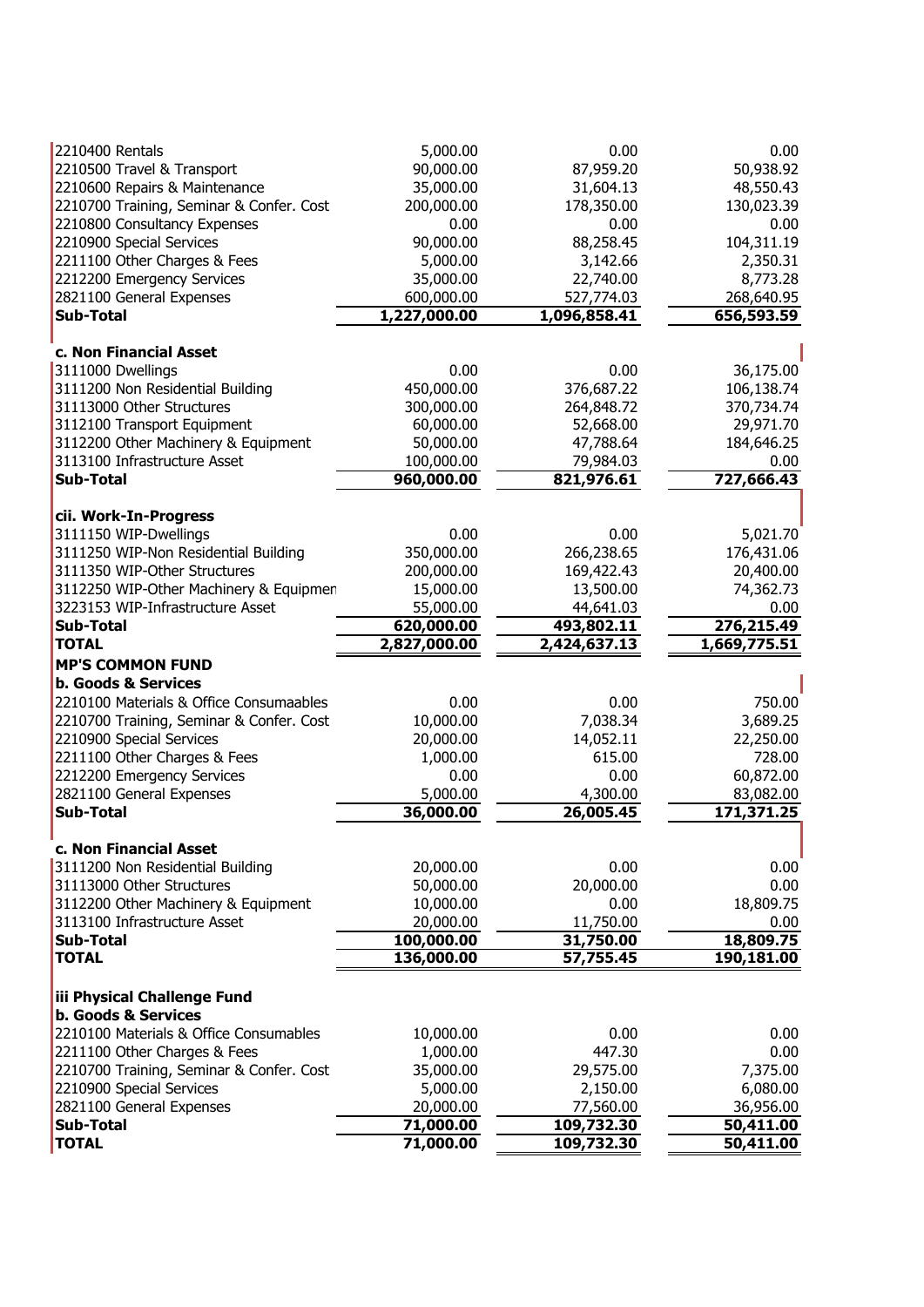|                | <b>Total Common Fund</b>                    | 3,034,000.00      | 2,592,124.88        | 1,910,367.51        |
|----------------|---------------------------------------------|-------------------|---------------------|---------------------|
|                | 11. Other Funds                             |                   |                     |                     |
|                | <b>b. Goods &amp; Services</b>              |                   |                     |                     |
|                | 2210100 Materials & Office Consumables      | 1,000.00          | 0.00                | 1,067.00            |
|                | 2821100 General Expenses                    | 1,000.00          | 0.00                | 329.00              |
|                | 2210700 Training, Seminar & Confer. Cost    | 10,000.00         | 7,100.00            | 4,250.00            |
|                | <b>Sub-Total</b>                            | 12,000.00         | 7,100.00            | 5,646.00            |
|                | c. Non Financial Asset                      |                   |                     |                     |
|                | 3111200 Non Residential Building            | 0.00              | 0.00                | 0.00                |
|                | 31113000 Other Structures                   | 0.00              | 0.00                | 0.00                |
|                | <b>Sub-Total</b><br><b>Total Other Fund</b> | 0.00<br>12,000.00 | 0.00                | 0.00                |
|                |                                             |                   | 7,100.00            | 5,646.00            |
|                | <b>GRAND TOTAL</b>                          | 6,094,086.30      | 5,657,520.33        | 4,361,456.80        |
|                |                                             |                   |                     |                     |
| 12             | <b>Compesation</b>                          | 1,026,386.30      | 894,958.08          | 754,076.20          |
| 13             | <b>Goods &amp; Services</b>                 | 1,785,700.00      | 1,622,171.55        | 1,418,168.39        |
| 14             | <b>Fixed Assets</b>                         | 3,282,000.00      | 3,140,390.70        | 2,189,212.21        |
|                | <b>TOTAL</b>                                | 6,094,086.30      | 5,657,520.33        | 4,361,456.80        |
|                |                                             |                   |                     |                     |
|                | 15. Cash and Bank                           |                   | 2016 GH¢            | 2015 GH¢            |
|                | <b>COMMON FUND A/C</b>                      |                   | 640.64              | 388,633.94          |
|                | <b>DWAP ACCOUNT</b>                         |                   | 986.23              | 986.23              |
|                | GSOP/CBRDP A/C                              |                   | 1,584.52            | 38,322.48           |
|                | <b>HIPC FUND A/C</b>                        |                   | 158.56              | 158.56              |
|                | LOCAL REVENUE A/C 1                         |                   | 5,291.53            | 478.69              |
|                | <b>LOCAL REVENUE A/C 2</b>                  |                   | 5,461.44            | $-2.68$             |
|                | MP'S COOMON FUND A/C                        |                   | 215.61              | 3,350.69            |
|                | MSHAP A/C                                   |                   | 285.06              | 1,927.21            |
|                | NORPREP (GOG) A/C                           |                   | 113.06              | 113.06              |
|                | NORPREP (I-FD) A/C                          |                   | 0.00                | 0.00                |
|                | POVERTY ALLEVIATION                         |                   | 3.41                | 3.41                |
| <b>PWD A/C</b> |                                             |                   | 11,836.90           | 4,292.61            |
|                | SCHOOL FEEDING PROGRAM A/C                  |                   | 1,468.97            | 26,252.97           |
|                | <b>SUB-CF ACCOUNT</b>                       |                   | 67,103.29<br>136.47 | 371,402.81          |
|                | <b>WATER &amp; SANITATION A/C</b>           |                   | 50.19               | 198.35              |
|                | YOUTH EMPLOYMENT A/C<br><b>CASH ON HAND</b> |                   |                     | 50.19               |
| <b>TOTAL</b>   |                                             |                   | 52.00<br>95,387.88  | 26.50<br>836,195.02 |
|                |                                             |                   |                     |                     |
|                | 16. Short term investments                  |                   | 0.00                | 0.00                |
|                | <b>TOTAL</b>                                |                   | 0.00                | 0.00                |
|                | 17. Advances                                |                   |                     |                     |
|                |                                             |                   | 0.00                | 0.00                |

 **TOTAL 0.00 0.00**